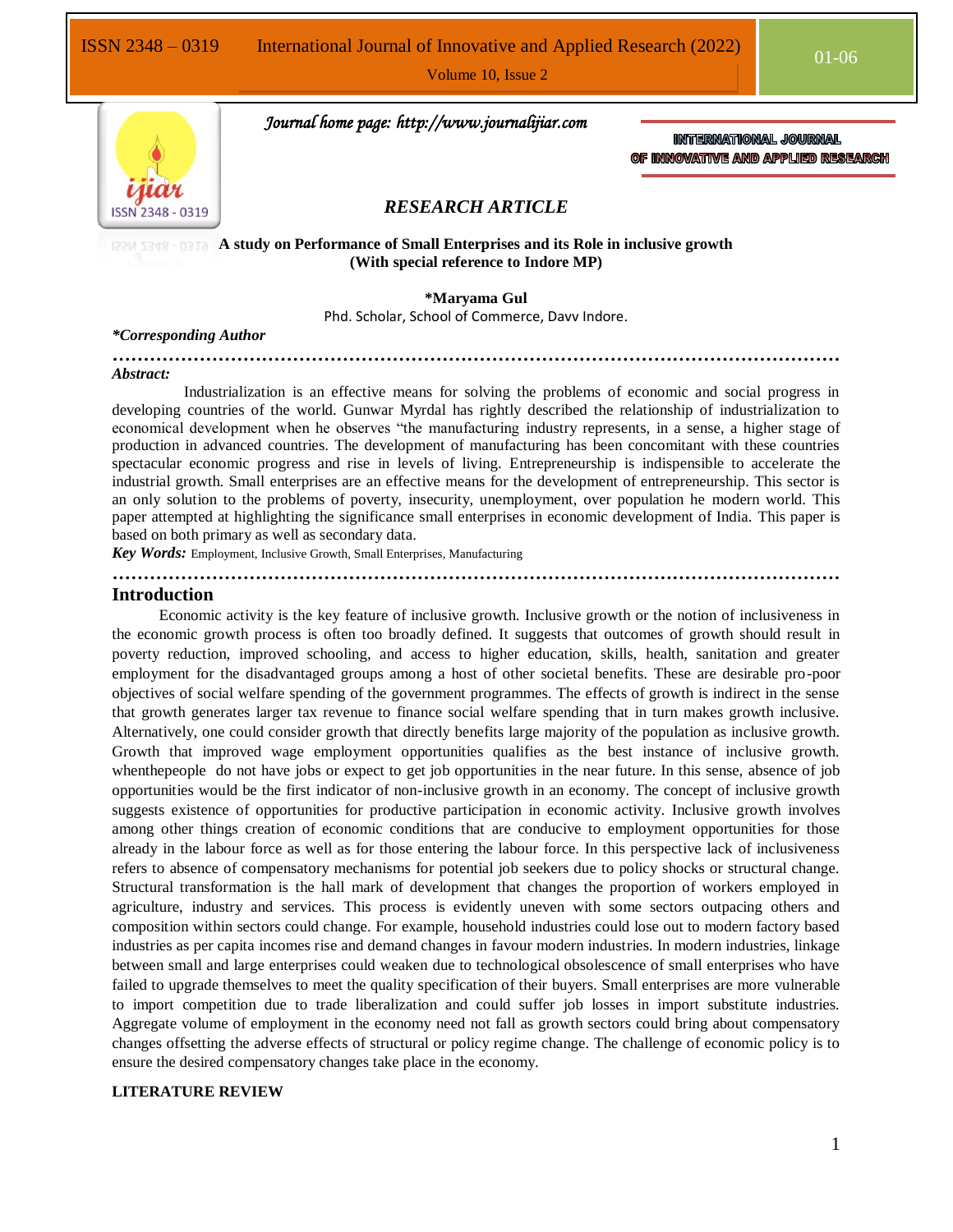**Coco (2000)** points out that collateral helps to reduce informational asymmetries and moral hazard problems that arise between banks and entrepreneurs. Collateral can be repossessed by the creditor in case of default thus enhancing creditor protection. On the importance of collateral, one commentator said "Finance is difficult to secure without collateral. Also a large number of entrepreneurs do not know how to approach banks and financial institutions"

Volume 10, Issue 2

Berry et. al., (2002), There are a number of reasons for the failure of Government support to small businesses. Some of the reasons identified include: (1) lack of awareness ( outreach); (2) uneven distribution (concentration I n metropolitan areas); (3) the high cost of searching for support services which has not been mitigated by effective information on how and where to access support; and (4) cumbersome administrative requirements of Government programmes resulting in user fatigue and high levels of disappointment .

**OECD, (2006),** These include investing in credit scoring models and other sophisticated techniques to discriminate between high and low risk borrowers in overcoming the information asymmetry problem. It is worth noting that in most cases funds supplied under official Government programmes are modest compared to that supplied by banks at their own risk.

**OECD, (2006),** These reasons relate to problems of having to deal with uncertainties such as agency problems, asymmetric information, adverse credit selection and monitoring problems. Although not specifically related to SMEs, the specific characteristics of SMEs are such that these reasons negatively impact SMEs more than larger companies.

**Rudez and Mihalic (2007)** positively associate managerial competencies with new venture performance. The higher the level of managerial competency exhibited by the owners of a new firm, the greater the viability and survival of the new SME, the more successful they are likely to be in accessing credit.

**Mengistae et al., 2010: 111,**This finding may be attributable to South Africa having a relatively well developed financial sector with a ratio of domestic credit to GDP at 78%. Though concentrated, the banking sector is fairly competitive with a relatively high capital ratio of 8.3% and low and declining nonperforming loans. Therefore, for the formal sector, access to finance might not be as much of a policy concern as it is for the less formal sector of the economy as reflected in only 14% of firms in the 2008 South African Enterprise survey citing access to financing as a m ajor obstacle. The survey provides more nuanced results which reflect that registered microenterprises are less likely to have access to credit.

# **Need of the study:**

The small enterprises have been accepted as the engine of economic growth and promoting equitable development. In this position researcher made an attempt to study the contribution made by small enterprises for the economic growth and development .

# **Objectives of the study:**

- 1.To understand the concept of small enterprises.
- 2.To study the performance of small enterprises.
- 3.To identify the number of small enterprises and employment

# **Role of Small Enterprises in Employment, Job Creation and Poverty:**

One way to gauge the importance of small enterprises is to look at international evidence. Does the importance of small enterprises measured by their share in total manufacturing employment vary with the level of economic development? Is there a relationship between the share of small enterprise sector in total manufacturing employment and the level of per capita GDP (Gross Domestic Product)? Do small enterprises create more jobs than large enterprises? Small enterprises are relatively more important in low income countries. More critical is the second question on job creation. In the US , an inverse association between net growth rate of jobs (recognize that firms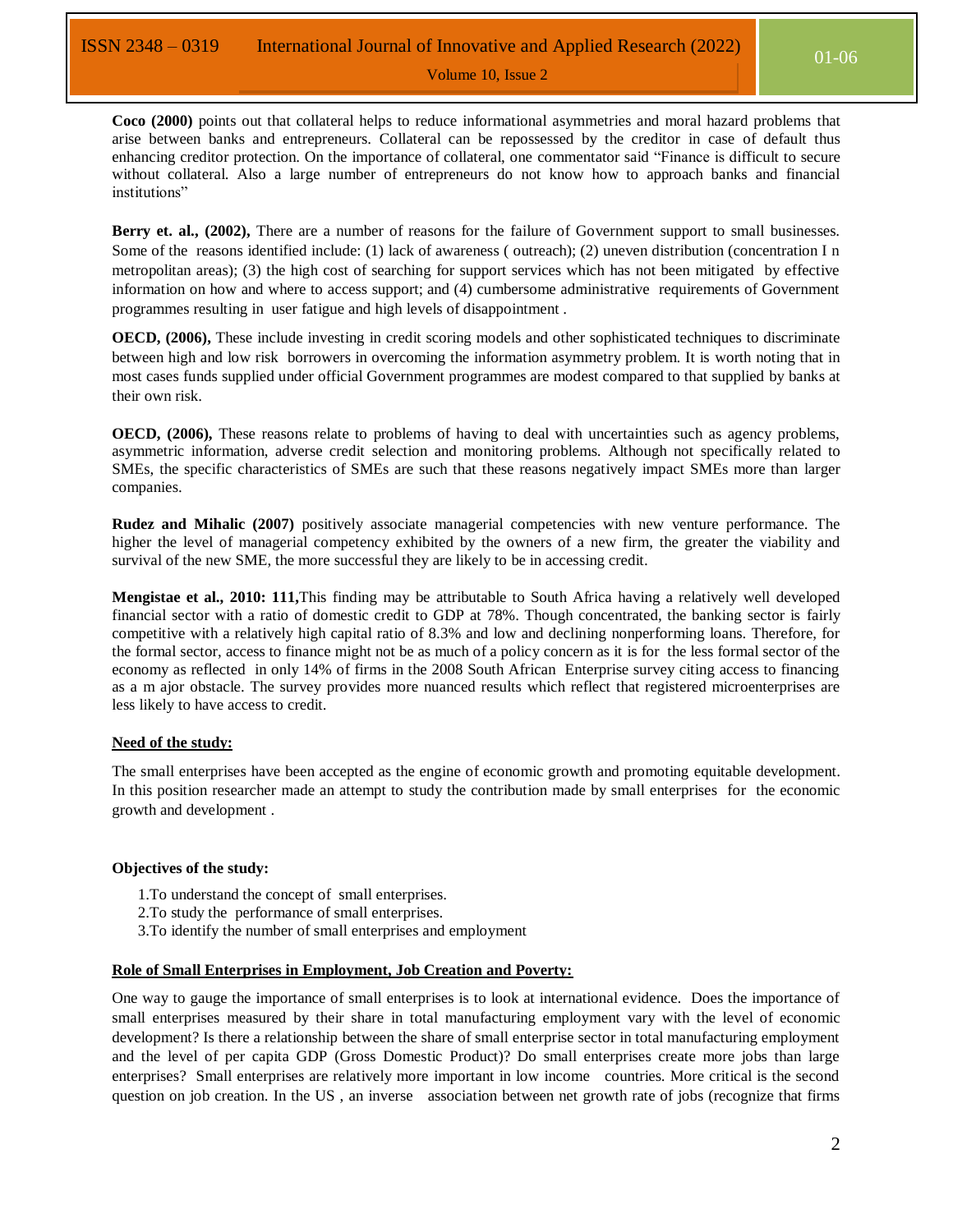create jobs as well as destroy jobs, so one measures net contribution to job growth) and firm size is reported. This implies small firms contribute disproportionately to new job creation. Net job growth rate is higher in Small enterprses. size and employment did not take into account, the age of the firm in their analysis. We know that young firms (start-ups) start with workforces which are relatively small and tend to grow faster. It follows that the inverse relationship between firm size and employment growth is attributable to the fact that new firms are classified in small employment size classes. In other words, analysis must take into account age of the firm in their analysis of job creation and firm size.

Volume 10, Issue 2

# **An introduction to Inclusive Growth and development:**

Inclusive growth has been defined as output growth that is sustained over decades, is broad-based across economic sectors, creates productive employment opportunities for a great majority of the country's working age population, and reduces poverty. Inclusive growth is about both the pace and pattern of economic growth. However one defines it, there is no bigger policy challenge preoccupying political leaders around the world than expanding social participation in the process and benefits of economic growth and integration. A central lesson of the recent financial crisis is the need for a rebalancing of the emphasis placed by policymakers on drivers of what could be considered the "top-line" measure of national economic performance, GDP per capita growth, on the one hand, and factors that influence its "bottom-line" performance in achieving broad-based progress in living standards, on the other. In advanced and developing countries alike, it is increasingly recognized that GDP per capita growth is a necessary but not sufficient condition for the satisfaction of societal expectations. Even if the precise nature and relative importance of the causes of rising inequality remain in debate, geographically and ideologically diverse consensus has emerged that a new, or at least significantly improved, model of economic growth and development is required. G20 leaders have committed themselves a number of times since the financial crisis to this goal. The new political consensus about inclusive growth is rooted in a significant widening of inequality, affecting economies at various levels of development. More important than growing shares at the top are the cases where the benefits of growth have not been shared widely and low- and median-income households have fallen further behind. Over the last decade, median household income has stagnated in several advanced economies (such as Germany) and even declined in the United States, resulting in a more vulnerable middle class at risk of falling into poverty. Part of this trend can be traced back to the slowdown following the financial crisis, and a structural decline in the share of national income accruing to labor. In developing economies, sustained strong growth has lifted many out of absolute poverty but improvements in living standards have not kept pace with GDP growth, or been evenly distributed.

#### **Small enterprises and employment growth (Start up):**

First, improve conditions for entry into business and transaction costs of doing business for firms. Small enterprises are more likely to face higher costs of entry in terms of getting through the regulatory formalities of setting up the business. Entry Costs are the legal and other related costs of business registration that a start – up must bear before it becomes legally operational. Actual entry costs are evaluated relative to per capita income in a country to get an idea of feasible potential entry (Djankov et al., 2002). The World Bank Doing Business Reports have drawn repeated attention India"s low ranking in terms of their doing business. The latest Doing Business Report 2014 estimates that it takes 40 days and 64 per cent of GDP per capita to start a business in Bengaluru, the so called software capital of India , in contra s t it takes 30 days and 70 per cent of GDP per capita to start a business in Mumbai and both have the same number of procedures for start - ups. These statistics are just indicators of the long road to reform in Indian States. Transaction costs include costs of contract enforcement related to sale and purchase of goods (cheque payment etc.), debt recovery and costs of quality certification of goods for export and domestic sale etc. in t he course of doing business. Often small enterprises are not paid in time for the goods supplied by them and are forced to offer credit sale by their customers. In order to enforce credit contracts enterprises will have to incur extra costs in terms of fees for legal consultancy and other court fees. This could work against the expansion plans of small enterprises. Both entry costs and contract enforcement costs are found to be important determinants of SME employment share in cross - country models (Ayyagar i et al., 2007). Second, improve access to electricity and better infrastructure like modes of transport (better roads) that increase the access to domestic markets and sea ports. Establishments in the NSSO survey (2010-11) reported that lack of "regular s supply of electricity" as one of their major problems. Public investment in infrastructure and effective support services (like technology, marketing and labour training services) can result in positive externalities that benefit small enterprises. Investment and growth in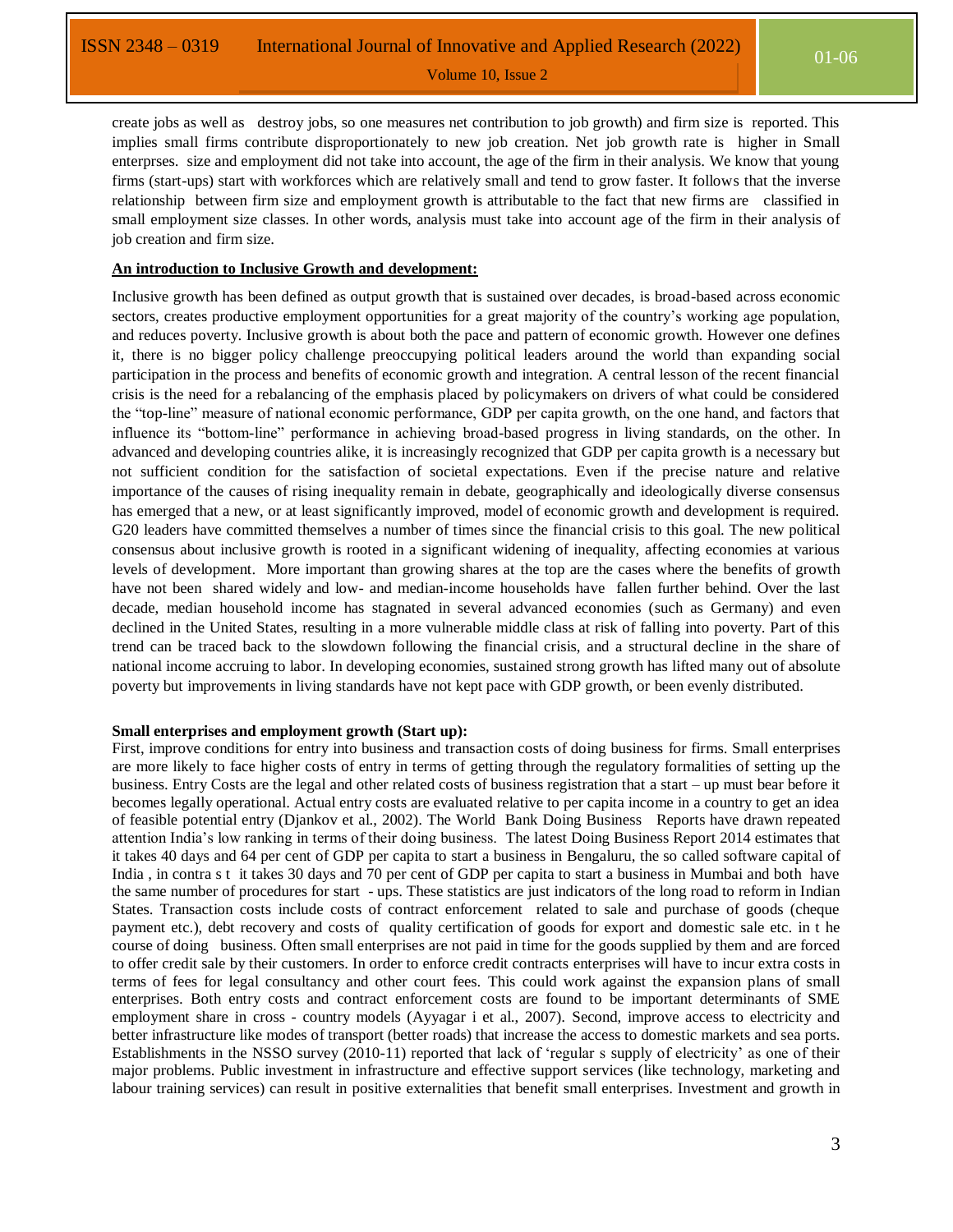Volume 10, Issue 2

agriculture and allied sectors is likely to generate significant number of jobs in small enterprises. Slow growth of agriculture has been the weak spot of Indian economy in the last few years.

| Year        | Employment |
|-------------|------------|
| $2015 - 16$ | 95         |
| 2016-17     | 115        |
| 2017-18     | 200        |
| 2018-19     | 287        |
| 2019-20     | 350        |
| Total       | 1.047      |

#### **Performance of SSI: Employment**

| Year    | Profit $(\%)$ |
|---------|---------------|
| 2015-16 | 15            |
| 2016-17 | 19            |
| 2017-18 | 21            |
| 2018-19 | 25            |
| 2019-20 | 30            |

#### **Challenges faced by small scale enterprises:**

Small enterprises have commendable contribution to the rural economy as well as national economy at large. But small enterprenual Sector faces financial constraints and does not get the required support from the concerned Government Departments, Banks, Financial Institutions and Corporate. Small enterprises face a number of problems and constraints in their path of progress.

- 1. Lack of adequate and timely funding.
- 2. Limited capital and knowledge.
- 3. Non-availability of suitable technology
- 4. Limited sources.
- 5. Lower production.
- 6. Lack of marketing scope.

Despite the various challenges in the way of progress, the Small enterprises has performed exceedingly well and enabled our country to achieve a wide measure of industrial growth and diversification. SSI sector has made significant contributions to employment generation and also to rural industrialization. This sector is ideally suited to build on the strength of our traditional skills and knowledge, by infusion of technologies, capital and innovative marketing practices.

#### **Household Poverty and the Role of Small and Growing Businesses**

Around the world, it is clear that one of the most effective ways to raise incomes is the creation of more and more stable, jobs. While over a billion people earn less than \$1 a day, and over 2.5 billion earn less than \$2 a day, it is not only the level of income, but the variability of income that characterizes the lives of the poor. Poor households earn their livelihoods from multiple sources that are often unreliable– smallholder agriculture, casual labor or self employment. These low and uncertain incomes have a tremendous impact on their wellbeing, in terms of health, education, early childhood development and access to essential services like clean water and electricity. While small enterprises are the largest contributors to formal jobs in low - income countries. Most of these firms suffer from low productivity, and their contribution to economic growth is less evident 2 Only a small fraction of these firms will achieve rapid growth, and create jobs and economic prosperity on a significant scale. These firms face significant barriers to growth, and have been the focus of a number of impact investors, capacity development providers,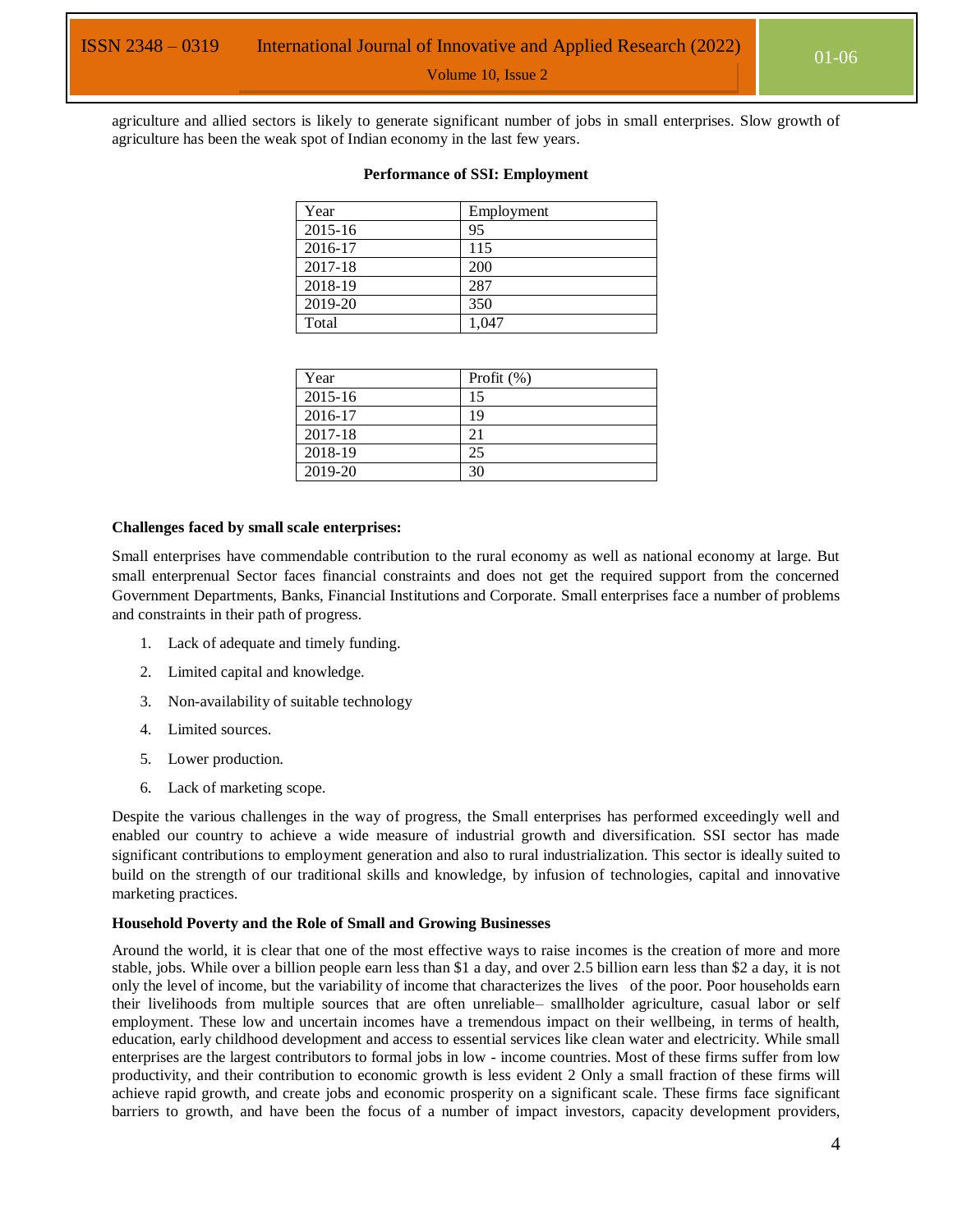Volume 10, Issue 2

development finance institutions and government agencies in recent years. These intermediaries support firms through matching grants, business training, credit guarantees and direct investment. A number of studies have looked at the impact of these supportive interventions small enterprises in developing countries

# **Strength and weakness of small enterprises:**

Major strength of Small Medium Enterprises observed are flexibility, owner management, inexpensive labor, less overhead and favorable capital-output ratio.

**Flexibility** Small Enterprises can easily absorb new innovation and adapt new method. The cost of changing the existing system is also relatively less.

**Owner management i**n Small and Medium Enterprises owner management is a possibility, which ensures quick decision making. This ensures speed and reduces red tapism. (Dalu & Deshmuke)

**Inexpensive labor and less overhead:** The main reason for sickness of large scale industry is its labor problem and escalating wage bill. Small and medium enterprises strength is its cheap labor and less overhead.

**Favorable capital-output ratio** Small and medium enterprises are labor intensive. Through proper utilization of resources Small and medium enterprises cankeeplow level of capital investment per unit of output (Gowda and Krishna moorthy).

### **Weaknesses**

- 1. **Lack of quality consciousness:** It is the major weakness of the small industries. Small and Medium Enterprises pay less attention to total quality programme and hence importance is less felt leading to quality problem (Derrick). Study reports show that under utilization capacity leads to reduction in level of productivity in Small and Medium Enterprises sector in India
- 2. .**Lack of Financial Strength:** The Small and Medium or brand image and hence mobilizing capital through other sources is a challenge m Enterprises depend largely on banking finance. They don"t have corporate image.
- 3. **Lack of Industrial Work Culture:** Labors give more weight age to their personal work and don"t maintain regularity, discipline in reporting on time. Getting and continuing with trained workers and satisfying them is difficult. Study reports show that in India many small and medium enterprises are sick and some are closing down. The main reason is lack of quality and increasing competition. It is necessary for Small and medium enterprises to face new challenges by adopting best strategies. Hence the small enterprises should take immediate step to create quality awareness and adoption of continuous improvement techniques.

# **Conclusion**

Small enterprises in India will have an important instrumental role in the process of achieving inclusive growth. In this preliminary analysis we found that employment in household enterprises have declined across industry groups and states in India resulting in job loss of 4.2 million in the decade of 2000s.Employment growth in small enterprises defined as those with less than fifty workers in the non-household segment, has been insufficient to offset the decline of household employment. Small enterprises employment share has not improved during the years 2001 to 2011in the states with higher per capita SDP. This calls for policy initiatives that encourage entry of new small enterprises and employment growth in existing small enterprises.

# **REFERENCES**

- *1. Asian Development Bank (2009), Enterprises in Asia: Fostering Dynamism in SMEs,Special Chapter in Key Indicators for Asia and the Pacific 2009, Manila*
- *2. Anderson, Dennis (1982), Small Industry in Developing Countries: A Discussion of Issues', World Development, 10(11):913-48*